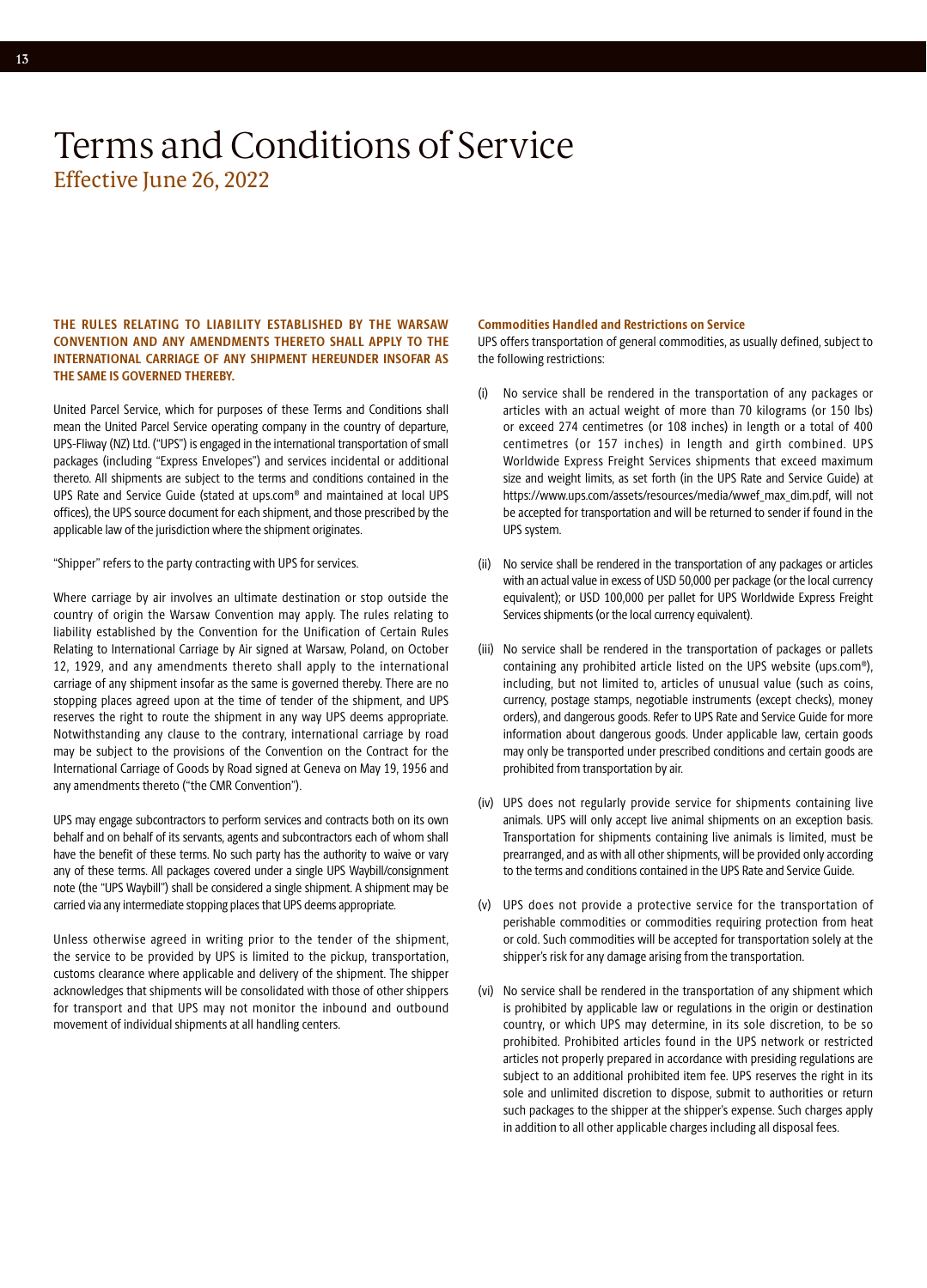### **(Continued)**

The shipper shall be responsible for the accuracy and completeness of the particulars inserted in the Waybill and for ensuring that all shipments set out adequate contact details for the shipper and receiver of the shipment and that they are so packed, marked and labeled, their contents so described and classified and are accompanied by such documentation as may (in each case) be necessary to make them suitable for transportation and to comply with the requirements of the effective Rate and Service Guide and applicable law.

### **Large Package Surcharge**

An additional charge applies for packages that are considered large. A package is considered a "Large Package" when its length plus girth [(2 X width) + (2 X height)] combined exceeds 300 centimetres (118 inches), but does not exceed the maximum UPS size of 400 centimeters (157 inches). Large Packages shipped are subject to a minimum billable weight of 40 kilograms (90 pounds).

An Additional Handling Charge will not be assessed when a Large Package Surcharge is applied.

### **Over Maximum Limits Charges**

Packages that exceed the weight or size restrictions set forth in the Terms and Conditions of Service ("Items Not Accepted for Transportation") are subject to one or more of the following additional charges: Over Maximum Weight, Over Maximum Length, or Over Maximum Size. Such charges apply in addition to all other applicable charges, including but not limited to the Large Package Surcharge.

### **Additional Handling Charge**

An Additional Handling charge will be assessed for any package that requires special handling, as determined by UPS in its sole discretion, including, but not limited to:

- (i) Any article that is not fully encased in corrugated cardboard, including but not limited to metal, wood, hard plastic, soft plastic (e.g. plastic bag) or expanded polystyrene foam (e.g. styrofoam);
- (ii) Any cylindrical-like item, such as a barrel, drum, pail, or tire, that is not fully encased in a corrugated cardboard shipping container;
- (iii) Any package with the longest side exceeding 122 centimetres (or 48 inches) or its second-longest side exceeding 76 centimetres (or 30 inches);
- (iv) Any package with an actual weight greater than 32 kilograms (or 70 pounds); and
- (v) Each package, excluding UPS Worldwide Express Freight Services shipments, where the average weight per package is greater than 32 kilograms (or 70 pounds) and the weight for each package is not specified in the UPS Shipping System used.

UPS reserves the right to assess the charge for any package that, in UPS's sole discretion, requires special handling.

### **Oversize Pallet Handling Surcharge**

An Oversize Pallet Handling Surcharge will apply to UPS Worldwide Express Freight Services pallets that are classified as Oversize. A pallet is considered Oversize when its dimensions exceed the thresholds set forth at [https://www.ups.com/assets/resources/media/wwef\\_max\\_dim.pdf](https://www.ups.com/assets/resources/media/wwef_max_dim.pdf).

UPS Worldwide Express Freight Services pallets are subject to maximum size restrictions (which vary by origin and destination) as set forth at [https://www.ups.com/assets/resources/media/wwef\\_max\\_dim.pdf.](https://www.ups.com/media/en/wwef_max_dim.pdf) Pallets that exceed these size restrictions require prior approval from UPS and are subject to an Oversize Pallet Handling Surcharge if accepted by UPS for service.

### **Timely Upload of PLD**

The Shipper must provide Timely Upload of Package Level Detail ("PLD") to UPS. If timely upload of PLD is not provided, certain UPS services are unavailable, including but not limited to Paperless Invoice Service and Service Guarantee. Timely Upload of PLD as use in these Terms refers to the electronic transmission of all applicable PLD information to UPS at or before the time that Shipments are tendered to UPS. PLD includes, but is not limited to, Consignee's full name, complete delivery address, and Shipment dimensions and weight.

By including the email address of the Consignee or associated addressee in PLD for a Shipment ("PLD Email Address(es)"), the Shipper acknowledges and agrees that UPS may send notifications related to the delivery of such Shipment to the Shipment's associated PLD Email Address(es) and may use such PLD Email Address(es) in accordance with the UPS Privacy Notice in effect at the time of shipping, to the extent permitted by law. The Shipper warrants that (i) informed and specific consent has been secured from the individual associated with each PLD Email Address(es) to receive notifications related to the delivery of such Shipments and for use by UPS of the PLD Email Address in accordance with the UPS Privacy Notice in effect at the time of shipping, to the extent permitted by law and that (ii) the PLD Email Address(es) is accurate and is controlled by the Consignee or associated addressee for the Shipment with which it is associated. The Shipper shall defend, indemnify and hold harmless UPS, its parent corporation, and affiliated companies, their officers, directors, employees, agents, and their successors and assigns, from and against any and all liability, losses, damages, costs and expenses (including reasonable legal fees) of any nature whatsoever incurred or suffered in connection with damages arising out of or resulting from any breach of the warranties in the previous sentence.

### **UPS Paperless® Invoice Service**

UPS Paperless Invoice Service provides shippers with the option of having electronic commercial invoices, which reflect their sale transactions of merchandise, prepared for them. This service would help shippers to expedite customs clearance of their international shipments and it is available to shippers who register with UPS in advance of shipping.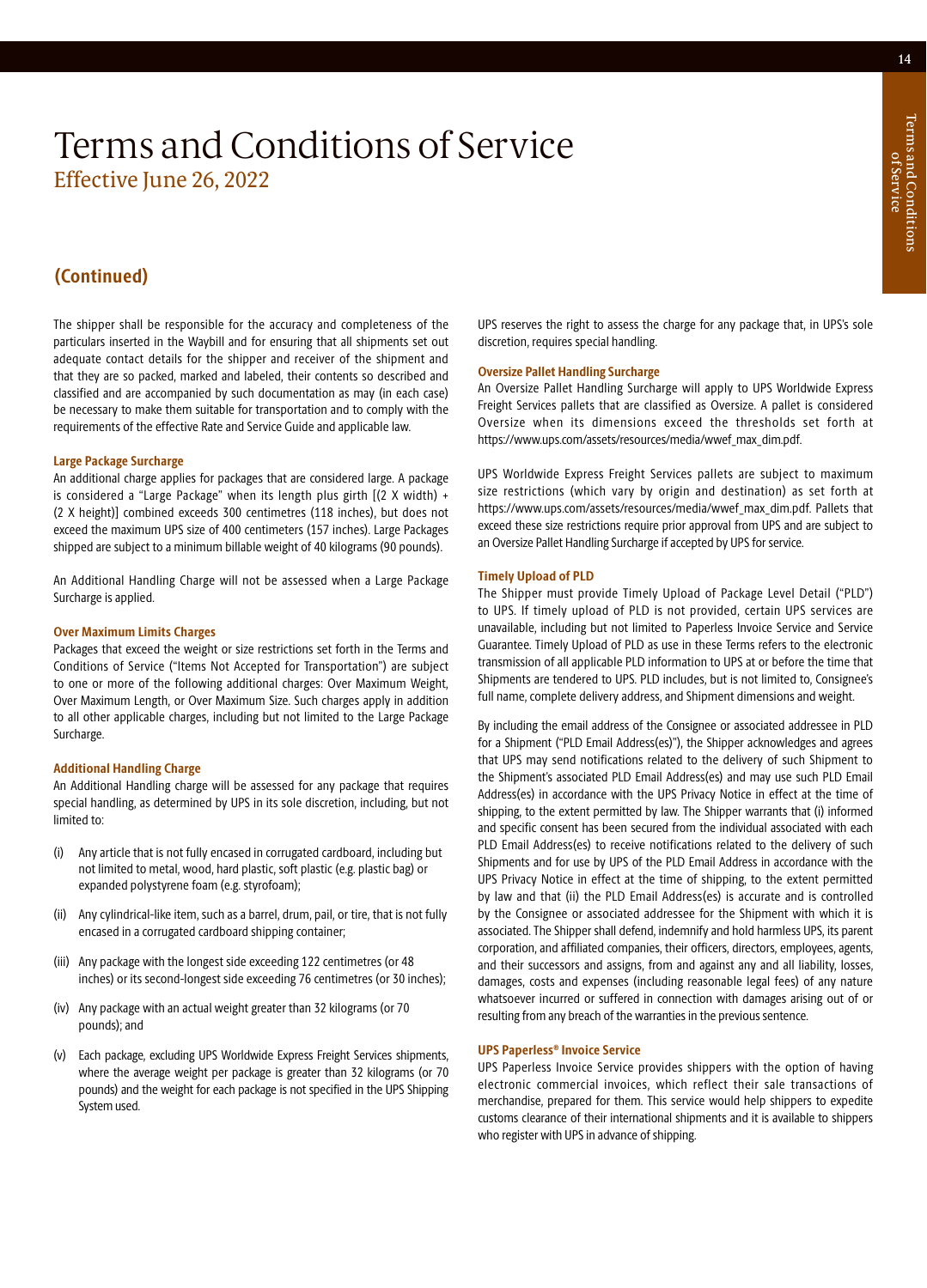### **(Continued)**

By using UPS Paperless Invoice service, the shipper authorises UPS to use the shipper's letterhead and electronic signature to prepare true, correct, and paperless commercial invoices that reflect, in all material respects, the shipper's sale transactions of merchandise to its buyers necessary to expedite in accordance with law the export and customs clearance of international shipments.

All commercial invoice information must be provided by the shipper, to ensure the accuracy and completeness of the Paperless Invoice. Timely upload of Package Level Details (PLD) by shippers is also required for use of this service. PLD includes, but is not limited to, the consignee's full name, complete delivery address and shipment dimensions and weight. If timely upload of PLD is not provided, certain UPS services are unavailable. Timely Upload of PLD as used in these Terms refers to the electronic transmission of all applicable PLD information to UPS at or before the time that Shipments are tendered to UPS. PLD includes, but is not limited to, Consignee's full name, complete delivery address, and Shipment dimensions and weight.

### **UPS Import Control®**

UPS Import Control service allows a shipper to process an import shipment, including commercial invoice. Where available, a shipper may use UPS Import Control service to create a Print Import Label or Electronic Import Label to provide to the sender of the shipment. UPS Import Control is available only in countries where UPS pickup services are available. An additional charge for each UPS Import Control Label as set forth in the UPS Rates in effect at the time the charge is applied.

UPS Import Control is available for packages and pallets processed through WorldShip**®** , UPS CampusShip**®**, UPS Internet Shipping or UPS Developer Kit and also for packages only, processed through WorldShip or an appproved UPS Ready**®**  solution.

Shipments containing certain items are prohibited from being shipped and are not accepteed by UPS for UPS Import Control service, including, but not limited to Hazardous Materials shipments requiring shipping papers or firearms shipments requiring Delivery Confirmation Services. C.O.D. service is not available for UPS Import Control shipments.

The maximum actual or declared value for a UPS Import Control shipment is USD 50,000 per package and USD 100,000 per pallet; provided that for any UPS Import Control package or pallet with an actual or declared value in excess of USD 1,000, the shipper must ensure that a UPS high value shipment summary is generated and signed by the UPS driver upon tender of the package or pallet to UPS. If no high value shipment summary is obtained and signed, the maximum actual or declared value of each such package or pallet is limited to USD 1,000.

### **Print Return Label; Electronic Return Label**

Shipments can be returned from an address using Print Return, or Electronic Return Labels.

The maximum actual or declared value for each domestic Print Return Label, or Electronic Return Label shipment is USD 1,000 per package or pallet.

The maximum actual or declared value for each international Print Return Label, or Electronic Return Label shipment is USD 50,000 per package or USD 100,000 per pallet; provided that for any such shipment with an actual or declared value in excess of USD 1,000, the shipper must ensure that a UPS high value shipment summary is generated and signed by the UPS driver upon tender of the shipment to UPS. If no high value shipment summary is obtained and signed, the maximum actual or declared value for each such package or pallet is limited to USD 1,000.

Upon delivery, a shipment returned will be charged the rate calculated from the pickup location to the destination via the service selected. An additional charge for each Print Return Label, and Electronic Return Label shipment will be assessed when the service is requested. The applicable charges will be those set forth in the UPS Rates in effect at the time the charge is applied.

### **Deliveries Attempted Three Times Without Extra Charge**

Where applicable, if UPS is unable to complete delivery of a shipment, a notice will be left at the consignee's address stating that delivery has been attempted. Thereafter, a second, and if necessary, a third attempt to deliver the packages will be made without additional charge. For UPS Worldwide Express Freight Services shipments, only one delivery attempt will be made; subsequent delivery attempts are subject to additional charges which will be charged to the consignee.

UPS may deliver a shipment to the consignee or the consignee's actual or apparent agent or representative or pursuant to consignee's instructions, to the address or location specified in the UPS shipping system, to any person present at the address or location specified in the UPS shipping system, to a reasonable alternate address or location, in accordance with trade custom or usage, pursuant to UPS's driver release procedures or delivery pursuant to UPS's Shipper Release procedures. UPS does not limit delivery of a package or shipment to a person specified as the consignee. UPS may use an electronic device to obtain proof of delivery and the shipper agrees that it will not object to UPS relying on a printed copy of this as evidence merely on the grounds that the information concerned is obtained and stored in electronic form.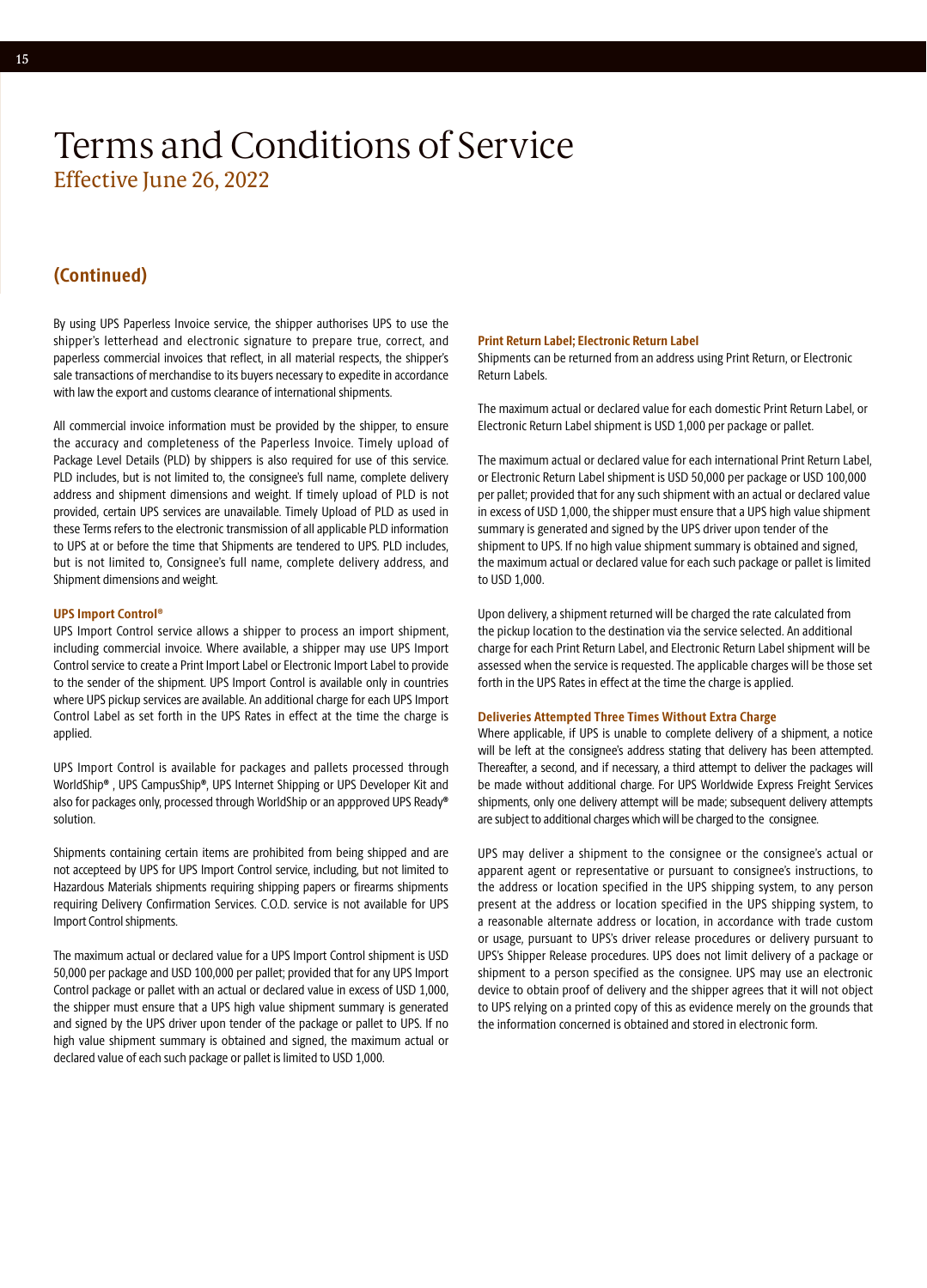### **(Continued)**

### **Special Handling of Undeliverable Packages; Refused Package Returned**

Shipments refused by the consignee, or which for any other reason cannot be delivered, will be held, and UPS will attempt to contact the shipper for further instructions, including return. If the return of the package is refused by the shipper, or the package cannot otherwise be returned to the shipper, UPS will retain the shipment for a reasonable period of time, to be determined at its sole discretion (not to exceed thirty days), and upon exercising reasonable commercial efforts at notifying the shipper, UPS reserves the right to deal with the package thereafter in any manner at its sole discretion, including but not limited to disposal of the package. The shipper will be responsible for payment of all charges, including, but not limited to, forwarding, disposal, or return transportation charges, as well as any duty and tax, if applicable. UPS will not be liable for any claims for loss or damage to a package refused by the shipper on return.

### **Refusal and Suspension of Service**

If it comes to the attention of UPS that any package does not meet any of the above restrictions or conditions, UPS may refuse to transport the relevant package (or any shipment of which it is a part of) and, if carriage is in progress, UPS may suspend carriage and hold the package. UPS further reserves the right to deal with such a shipment in any manner in its sole discretion and solely at the shipper's risk and expense, including but not limited to, returning the shipment to the shipper, submitting the shipment to government authorities, or disposing of such shipment.

UPS also reserves the right to refuse to provide service, among other reasons, for any package which by reason of the character of its contents may, in the sole judgment of UPS, soil, taint, or otherwise damage other package or UPS's equipment, or which is improperly or insecurely packed or wrapped. In addition, UPS reserves the right either to refuse to provide service for any package or to or from any location, or to provide alternative service arrangements, when, among other reasons, UPS, in its sole discretion, deems that it is unsafe or economically or operationally impracticable to provide service.

UPS may at its option suspend transportation of any package or shipment if goods are found not to be acceptable for transportation for any reason whatsoever, if UPS cannot effect delivery at the third attempt to do so, if the consignee refuses to accept delivery, or if it cannot collect amounts due from the receiver on delivery. The shipper will be responsible for payment of all charges, calculated in accordance with the then current UPS rates, caused by such suspension of transportation, including, but not limited to, forwarding, disposal, or return of transportation charges as well as any duty or tax, if applicable.

The shipper will be responsible for the reasonable costs and expenses of UPS (including storage), for such losses, taxes and customs duties as UPS may suffer and for all claims made against UPS because a package does not meet any of the restrictions or conditions in the Commodities Handled and Restrictions on Service clause above or because of any refusal or suspension of carriage or return of a package by UPS pursuant to these terms.

UPS will not be liable or responsible for the loss of or damage to any package, the contents of which UPS is not authorised to accept, which UPS states it will

not accept, or which UPS has a right to refuse. If UPS suspends service as set forth in these terms, the payer of any transportation charges shall not be entitled to a refund. Acceptance for carriage of any package or shipment that UPS does not accept for transportation or which shippers are prohibited from shipping, does not constitute a waiver of any provisions of these terms or the terms set forth in the Rate and Service Guide, or on ups.com®.

### **Packaging**

It is the responsibility of the shipper to ensure that proper packaging is used and that contents are adequately and securely packed, wrapped and cushioned for transportation. The use of UPS-provided packaging (including but not limited to materials, supplies and assistance) is not a guarantee that an item is sufficiently packaged for transportation.

When shipping certain electronic media containing sensitive personal information, it is recommended that the shipper retain a copy of the data and secure the data on the electronic media through encryption or other technological means. UPS is not liable or responsible for loss of, damage to, or irretrievability of data stored on electronic media, or loss of information.

UPS Worldwide Express Freight Services shipments must be palletised, stackable, able to be lifted by forklift, and shrink-wrapped or banded to a skid. Shipper must ensure that pallets and packaging comply with all applicable laws and regulations of the origin and destination country.

#### **Right of Inspection**

UPS reserves the right, but is not required, to open and inspect any package tendered to it for transportation.

In addition, UPS is a regulated cargo agent and is subjected to security screening and clearing procedures by the local airport police and relevant authorities in accordance with local law, and that civil and criminal penalties, including forfeiture and sale, may be imposed for making false, fraudulent statements, or consigning explosives or explosives devices without lawful authority.

#### **Provisions for Customs Clearance of International Shipments**

The shipper must provide required documentation for customs clearance. By providing required documentation, the shipper certifies that all statements and information relating to exportation and importation are true and correct. Furthermore, the shipper understands that UPS is a regulated cargo agent and is subjected to security screening and clearing procedures by the local airport police and relevant authorities in accordance with local law, and that civil and criminal penalties, including forfeiture and sale, may be imposed for making false or fraudulent statements or consigning explosives or explosive devices without lawful authority. When a shipment is tendered to UPS, UPS is thereby appointed as the agent for performance of customs clearance, where applicable. UPS is specified as the nominal consignee for the purpose of designating a customs broker to perform customs clearance.

Customs penalties, storage charges, or other expenses incurred as a result of an action by customs or failure by the shipper or consignee to provide proper documentation or to obtain a required license or permit will be charged to the consignee along with any applicable duty or tax. The shipper shall be liable in the event of non-payment by the consignee. Where applicable, UPS provides brokerage service at no additional charge for routine customs clearance subject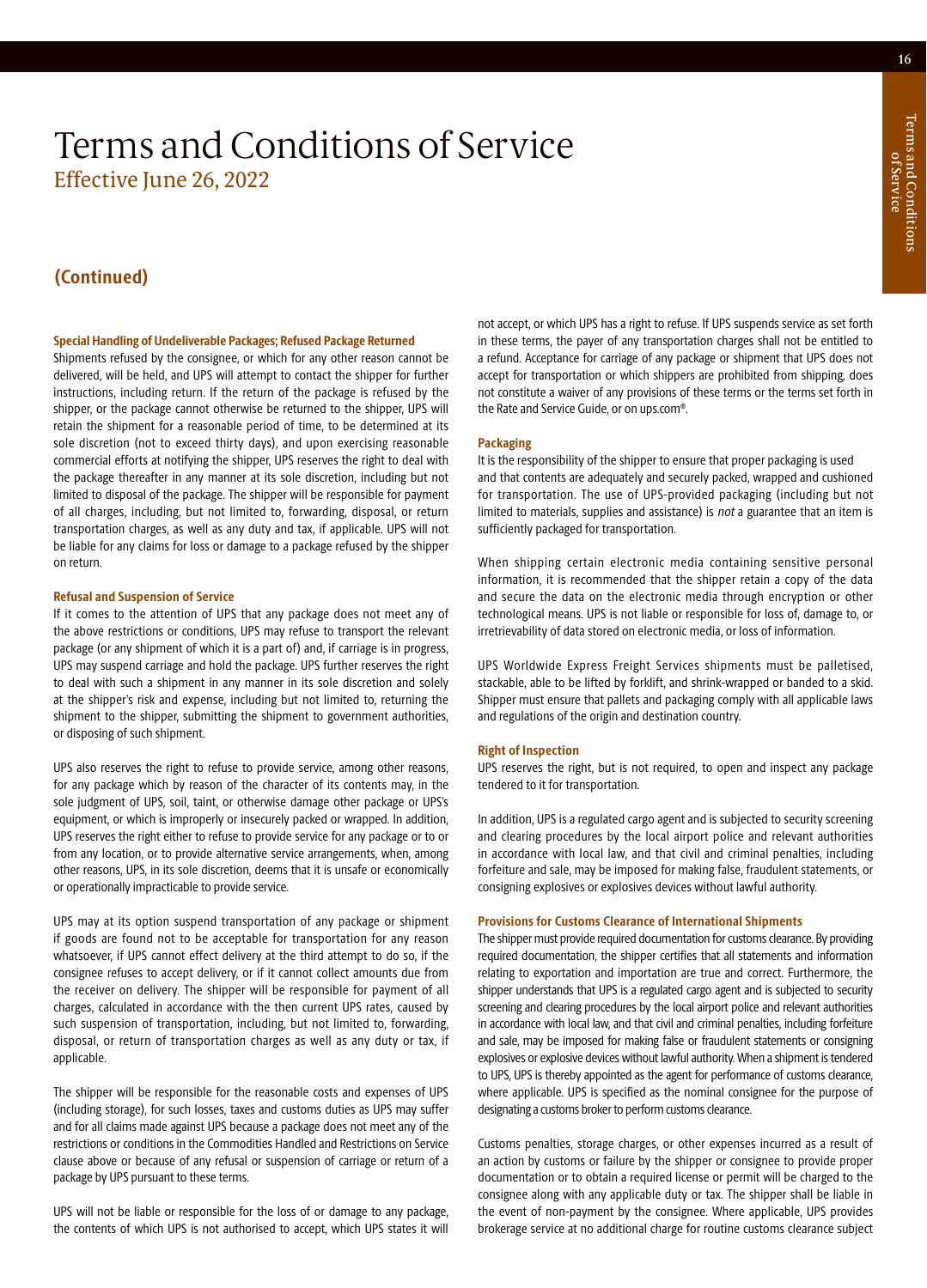### **(Continued)**

to any conditions stipulated in the effective UPS Rate and Service Guide. Additional charges may be applied for the complex clearance procedures listed in the Rate Guide.

### **Rates**

The effective rates are the UPS Rates published in the effective UPS Rate and Service Guide for the service selected by the shipper, which apply to the shipper and the package and are in effect at the time of shipping, plus any additional charges or rates for nonstandard service, additional or nonstandard usage, and any other additional charges referenced in the effective UPS Rate and Service Guide, or those applicable additional rates set out in any customised contracts. To determine the amount of any charge for UPS service, consult the effective UPS Rates, available at ups.com® and upon request at the local UPS office.

#### **Payment**

Unless paid before shipment, all charges must be paid within 7 days of receipt of invoice or within such other period as the shipper may have agreed in writing with UPS. Unless proved otherwise, an invoice shall be considered for this purpose to have been received three business days following the date of invoice.

Any payments made by UPS, including but not limited to taxes, duties or other levies, on behalf of the shipper, receiver or some other party, shall be due and payable by the shipper on demand. Notwithstanding any billing or payment option selected at the time of shipment, the shipper is ultimately liable for and agrees to pay all charges, including where the receiver or third party fails to pay any charges which they are due to pay. A late payment fee in the amount set out in UPS's invoice may be charged on any sums outstanding as of the specified payment due date. This is in addition to any legal rights and remedies available to UPS.

UPS shall have a general and continuing lien on any and all shipments for which services are being provided by UPS that come into UPS's actual or constructive possession or control for monies owed to UPS with regard to the shipment on which the lien is claimed and/or any and all prior shipment(s).

### **Missing/Invalid Account Number or Refusal Fee**

A processing fee, set forth in the UPS Rates applicable to the shipment in effect at the time of shipping, will be charged for a missing or invalid account number when the account number is missing or it is not the correct account number for the bill-to party, or if it is the account number for a receiver or third party who fails to pay the shipping charges. In the event of non-payment by the receiver or third party, the shipper will be billed a refusal fee plus the shipping charges.

### **Interruption of Service**

If UPS is unable to start or continue with carriage of the shipper's package or shipment for a reason beyond its control, the shipper will not be able to claim that UPS is in breach of its agreement with the shipper but UPS will take all steps that are reasonably practicable in the circumstances to commence or continue the carriage.

UPS shall not be liable for, and the UPS Service Guarantee shall not apply to, any interruption of service due to causes beyond UPS's control including, but not limited to: the unavailability or refusal of a person to accept delivery

of the shipment, acts of God, natural disasters, war risks, acts of terrorism, hijacking, robbery, acts of public authorities acting with actual or apparent authority, acts or omissions of customs or similar authorities, authority of law, insufficient information provided by a customer, the application of security regulations imposed by the government or otherwise applicable to the shipment, riots, a government agency hold, strikes or other labor disputes, civil unrest, disruptions of any kind in national or local air or ground transportation networks (including, but not limited to, UPS's transportation network), pandemic, epidemic, or other public health conditions, disruption or failure of communication and information systems, and adverse weather conditions.

### **UPS Service Guarantee**

UPS's on-schedule delivery of shipments for certain services and destinations is supported by a money-back guarantee, as set forth in the Rate and Service Guide, Details of UPS's Service Guarantee, including its applicability and limitations, and the corresponding delivery and latest pick up time for the relevant service and destination are as set out on the UPS website (ups.com®) current at the time the goods are accepted for carriage and can also be confirmed by contacting the local UPS office. Where the Service Guarantee operates, and the conditions for the Service Guarantee as set forth in the Rate and Service Guide are fulfilled, if UPS fails to attempt delivery within the applicable time period, UPS will on request, at its option, either refund or credit the shipper (or any other person who paid for the carriage) with the shipping charges (or, in the case that only some of the packages in a multiple package shipment fail to meet the applicable time limit, the proportionate part of the shipping charges relating to those packages), net of any surcharges, Value Added Tax, duties or any taxes and levies. UPS must also be notified in writing or by telephone within 15 calendar days after the scheduled delivery for all Guaranteed Service Refund claims.

The Service Guarantee does not apply where late delivery results from noncompliance with the restrictions or conditions in the Commodities Handled and Restrictions on Service clause, from the exercise of any lien by UPS in accordance with these terms, where either the Refusal and Suspension of Service clause or the Interruption of Service clause apply. The UPS Service Guarantee does not apply to (i) packages or pallet subject to a Large Package Surcharge, Oversize Pallet Handling Surcharge or Additional Handling Charge; (ii) shipments containing any package that exceed maximum size or weight limits; (iii) shipments containing any package or pallet subject to a Large Package Surcharge, Oversize Pallet Handling Surcharge, Additional Handling Charge, or that exceed maximum size or weight limits; (iv) any shipments containing International Dangerous Goods (IDG), or (v) shipments without timely upload of PLD. For the avoidance of doubt, UPS's liability under the Service Guarantee is limited to the above and the Service Guarantee does not otherwise constitute any form of undertaking or representation that the shipment will arrive by any particular time.

UPS may also cancel or suspend the UPS Service Guarantee for any service(s), and for any period of time, as determined by UPS in its sole discretion, and without prior notice.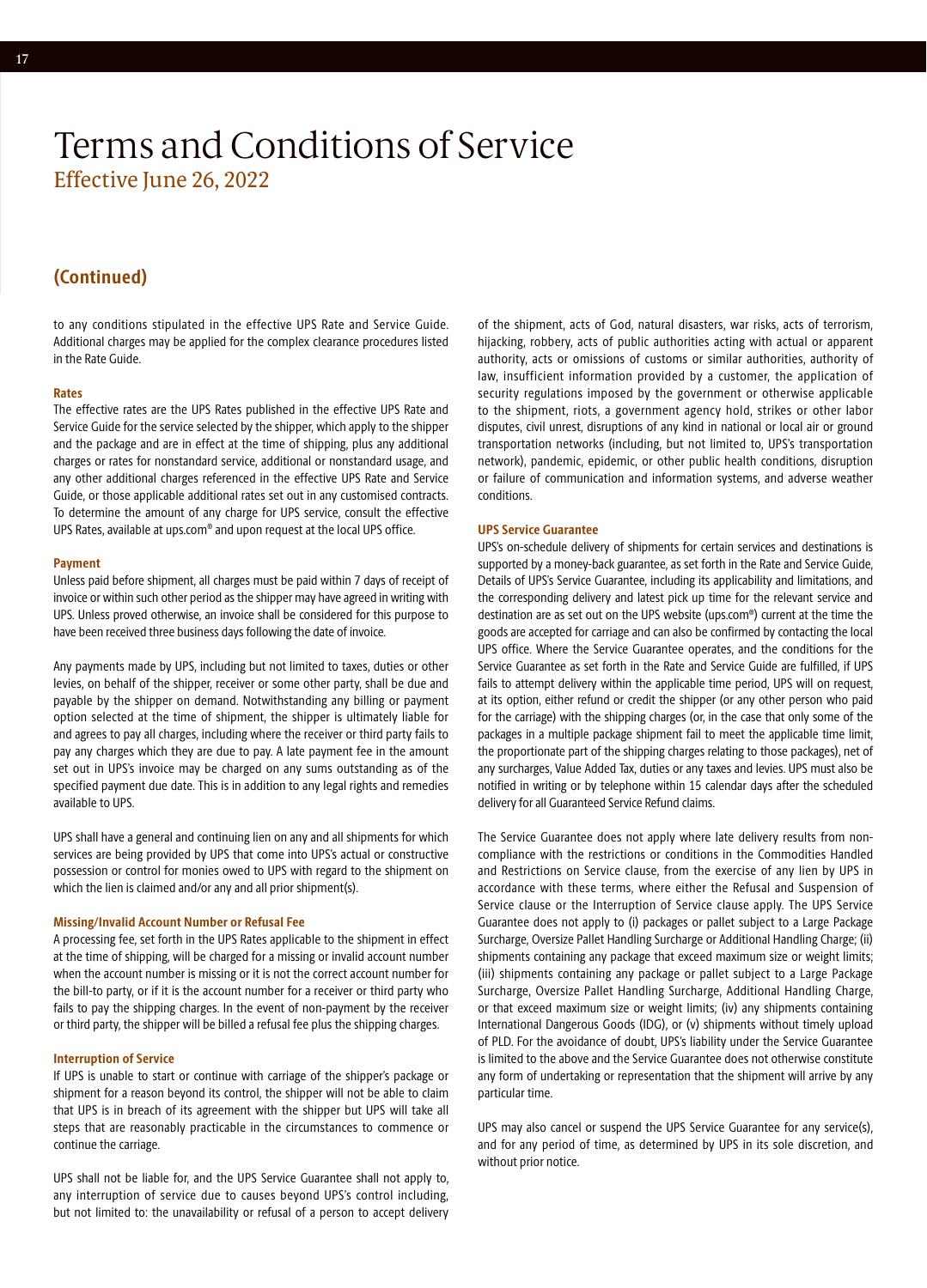### **(Continued)**

### **Billing Options**

The amount billed includes, but is not limited to, shipping charges, duties and taxes, if applicable. Unless otherwise restricted in the origin or destination country, UPS provides the following selection of payer options:

Bill Shipping Charges to:

- (a) Shipper The shipper pays all shipping charges.
- (b) Receiver The receiver pays all shipping charges.
- (c) Third Party The designated third party pays all shipping charges. This option is subject to the third party having a UPS account. Shipper must indicate the third party's name, account number, and country in the appropriate section of the UPS Waybill.

Bill Duties and Taxes to:

- (a) Shipper The shipper pays all duties and taxes.
- (b) Receiver The receiver pays all duties and taxes.
- (c) Third Party The designated third party pays all duties and taxes. This option is subject to the third party having a UPS account. Shipper must indicate the third party's name, account number, and country in the appropriate section of the UPS Waybill.

Shipper guarantees payment of all charges payable to UPS by the receiver or third party designated on the waybill. For all shipments where the shipper is not paying the shipping charges, the shipper must notify the bill payer prior to shipping, and that option must be indicated on the UPS Waybill in the space provided. UPS reserves the right in its sole discretion to request advance payment of shipping charges for any package sent to or from any international destination or origin.

An additional Duty and Tax Forwarding Surcharge will apply if the shipper selects a billing option in which duties and taxes are to be paid outside of the destination country.

### **Responsibility For Loss or Damage**

Where Convention for the Unification of Certain Rules Relating to International Carriage by Air signed at Warsaw on October 12, 1929 (and any amendments thereto, including the Additional Protocol No.4 signed at Montreal on September 1975, or the Convention for the Unification of Certain Rules for International Carriage by Air (Montreal, May 28, 1999) or CMR Conventions or any national laws implementing or adopting these conventions apply (for convenience collectively referred to as "Convention Rules") or where (and to the extent that) other mandatory national law applies, the liability of UPS is governed by and will be limited according to the applicable rules.

Where Convention Rules or other mandatory national laws do not apply, UPS will only be liable for failure to act with reasonable care and skill and its liability shall be exclusively governed by these terms and (save in the case of personal injury or death) limited to proven damages up to an amount not exceeding USD 100.00 per shipment, or per pallet in a UPS Worldwide Express Freight Services shipment, unless a higher value has been declared by the shipper as hereafter provided.

If the claimant (or any person from whom he derives his right to claim) has

caused or contributed to any loss, damage or delay to a shipment or package, any liability UPS may incur in respect thereof (limited as above) may be reduced or extinguished in accordance with the law applicable to such contributory negligence.

The shipper may increase UPS's liability limit up to the actual value of the shipment by declaring a higher value for carriage and paying an additional charge as stated in the Rate and Service Guide. The declared value for carriage shall not exceed the actual value of the shipment or the actual value limits specified in the Commodities Handled and Restrictions on Service clause, whichever is lower.

Specifically for permitted shipments of jewelry, unset precious stones, and industrial diamonds, the declared value (and consequently UPS's liability limit for such shipments) shall not exceed the actual value of the shipment and is subject to a further maximum limit of USD 1,000 per package or pallet (or the local currency equivalent) or USD 2,500 per package or per pallet (or the local currency equivalent) if such a shipment is tendered from eligible origins to eligible destinations set forth at [ups.com/jewelry](https://www.ups.com/jewelry).

UPS does not offer shippers' cargo insurance. Shippers desiring cargo insurance or all risk insurance should purchase such insurance from third parties.

UPS shall not be liable or responsible for loss or damage due to causes beyond UPS's control, including but not limited to: acts of God, natural disasters, war risks, acts of terrorism, hijacking, robbery, nuclear damage, acts of public authorities acting with actual or apparent authority, acts or omissions of customs or similar authorities, authority of law, the application of security regulations imposed by the government or otherwise applicable to the shipment, riots, strikes or other labor disputes, civil unrest, disruptions in national or local air or ground transportation networks (including, but not limited to, UPS's transportation network), pandemic, epidemic, or other public health conditions, disruption or failure of communication and information systems, or adverse weather conditions.

Save where applicable Convention Rules or other applicable mandatory national laws require otherwise, UPS shall not be liable for special, incidental, or consequential damages, including purely economic losses, such as the costs of any alternative means of transport, loss of profits, loss of business opportunities or loss of revenue resulting from loss of use, arising from any loss of or damage or delay to a shipment, whether or not a value has been declared as set forth above.

UPS shall not be liable for any damages arising from UPS's inability, failure or refusal to comply with a request to stop, return or re-route shipment of a package after tender to UPS.